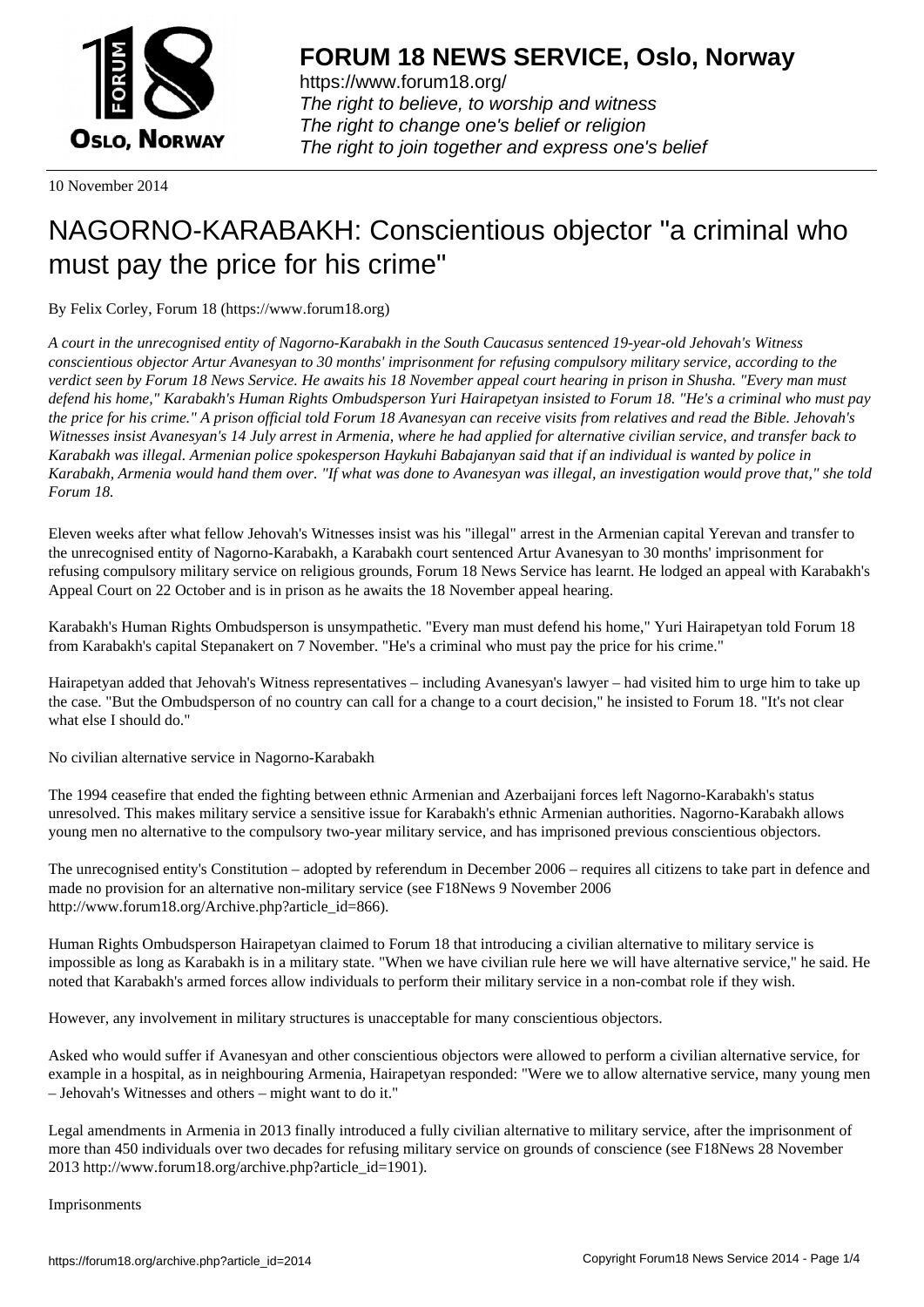One of the options to prosecute those who refuse Karabakh's compulsory military service is Criminal Code Article 347, Part 1. This reads: "Evasion from regular military or alternative service call-up, training exercise or mobilisation, without any order defined by Legislation as grounds for exemption, is punished with arrest for a maximum term of two months, or imprisonment for a maximum term of three years."

Karabakh's new Criminal Code was signed into law by the unrecognised entity's president Bako Sahakyan on 23 May 2013 and entered into force on 1 July 2013. Article 347, Part 1 replaced Article 327, Part 1 in the previous Code, which was earlier generally used to punish conscientious objectors.

The most recent imprisoned conscientious objector was fellow Jehovah's Witness Karen Harutyunyan. He was freed from prison in Shusha on 30 May after completing a 30-month prison sentence handed down in December 2011 under the then Criminal Code Article 327, Part 1 (see F18News 17 January 2012 http://www.forum18.org/archive.php?article\_id=1656).

Baptist and Jehovah's Witness conscientious objectors had earlier served prison terms in Karabakh, sometimes under other Criminal Code Articles (see F18News 1 July 2010 http://www.forum18.org/Archive.php?article\_id=1463).

Alternative civilian service attempted

On 29 January, Davit Aramyan of Askeran City Military Conscription Office summoned Avanesyan to report for military service. The following day, Avanesyan submitted an application to perform alternative civilian service in lieu of military service. He insisted that he is an Armenian citizen and he wished to perform alternative civilian service under the terms of Armenian law. When Avanesyan did not appear for military service on 31 January, Aramyan phoned his mother, Svetlana Avanesyan. She told him her son was now in Armenia.

Avanesyan's lawyer met officials both in Nagorno-Karabakh and Armenia and "made some progress toward allowing Avanesyan to perform alternative civilian service in Armenia", Jehovah's Witnesses told Forum 18.

Following his move to Armenia and anticipating a positive resolution, Avanesyan applied for alternative civilian service on 13 February with the Military Conscription Office in the town of Masis near Yerevan.

While hoping to appear before Armenia's alternative service board, Avanesyan was instead summoned on 14 July to report that day to Yerevan's Central District Police Station. When he arrived at the station, police from Nagorno-Karabakh were waiting for him. They arrested him and took him to Nagorno-Karabakh. The next day, he was placed in pre-trial detention and brought before Mardakert Court.

Unknown to Avanesyan, Askeran Regional Prosecutor's Office had opened a criminal case against him on 17 February under Article 347, Part 1. On 14 March the court had ordered two-months of pre-trial detention to start from the moment of his arrest. At the 15 July hearing, Avanesyan was immediately imprisoned. The court rejected all appeals against his pre-trial detention.

30-month prison sentence

Avanesyan's trial began at Mardakert Court on 22 August. At the second hearing on 30 September, Judge Spartak Grigoryan rejected Avanesyan's insistence that he was innocent of any crime and sentenced him to 30 months' imprisonment under Criminal Code Article 347, Part 1, according to the verdict seen by Forum 18. The sentence was to run from the date of his arrest, 14 July.

The sentence was handed down exactly two weeks after Avanesyan's 19th birthday.

Forum 18 was unable to reach Prosecutor Aspram Avanesyan (no relation), who led the case in court. The telephone of Askeran Regional Prosecutor's Office went unanswered on 10 November. Similarly unanswered was the telephone of the press office of Karabakh's General Prosecutor's Office in Stepanakert.

Was Yerevan arrest legal?

Jehovah's Witnesses insisted to Forum 18 that Avanesyan's arrest by Nagorno-Karabakh police at Yerevan's Central District Police Station and immediate deportation to Karabakh was illegal. Curiously, the verdict identifies the date of arrest as 14 July but gives no location for the arrest.

Haykuhi Babajanyan, spokesperson for Armenia's Police, said she was not familiar with Avanesyan's case, but insisted that Armenia and Karabakh are "very close partners" who respect each other's demanded for wanted people to be handed over. "We have a lot of such cases from Karabakh," she told Forum 18 from Yerevan on 10 November.

Told that Avanesyan is an Armenian citizen and has an Armenian passport (of which Forum 18 has seen a copy), and does not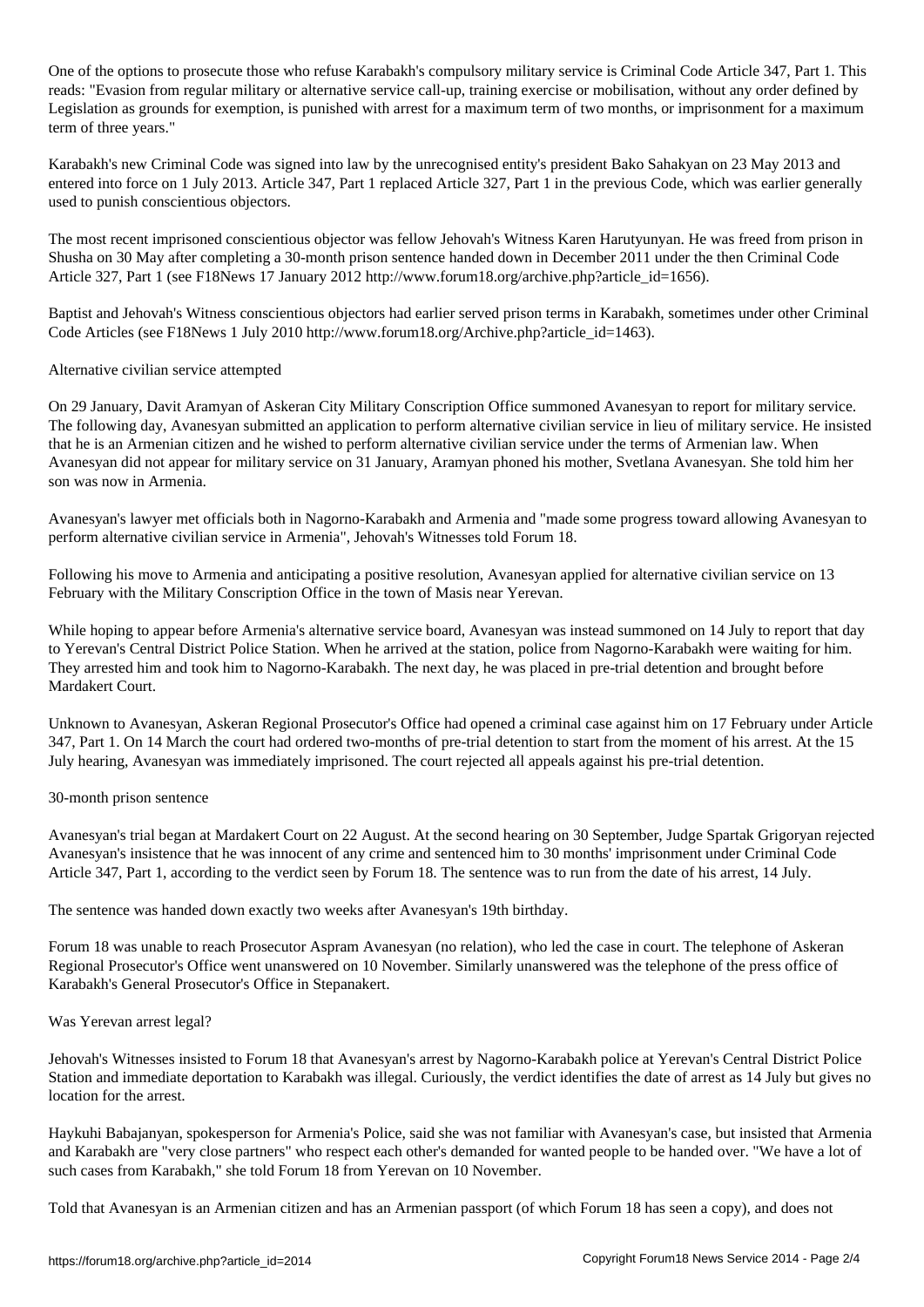Karabakh, Armenia would hand them over. "If what was done to Avanesyan was illegal, an investigation would prove that," she told Forum 18.

The duty officer at Yerevan City Police said he did not have information about Avanesyan's case, referring Forum 18 to Yerevan's Central District Police.

Garik Gukasyan, acting head of Yerevan's Central District Police, confirmed Avanesyan's July arrest at the police station, but referred Forum 18 on 10 November to Central District Investigative Department. Asked if Karabakh police officers often arrest people at his Yerevan police station, Gukasyan refused to answer what he termed a "provocative question".

The telephone of Vigen Mesropyan, head of Central District Investigative Department, went unanswered each time Forum 18 called on 10 November.

Asked whether it was legal for Karabakh police to have arrested Avanesyan, an Armenian citizen, in Armenia and brought him back for trial in Karabakh, Human Rights Ombudsperson Hairapetyan was adamant. "Avanesyan is a Nagorno-Karabakh citizen," he told Forum 18. "We issue Armenian passports for foreign travel, but the court confirmed he is a Nagorno-Karabakh citizen." He insisted that as Avanesyan had "hidden" in Armenia, Karabakh's police were justified in forcibly returning him for trial.

Prison conditions "OK"

Avanesyan is now being held in Karabakh's prison in the hilltop town of Shusha, near Stepanakert. Forum 18 was unable to reach prison director Mher Pogosyan on 7 November. However, duty officer Levon Babayan insisted to Forum 18 that day that Avanesyan's conditions are "OK". He said he is in good health, can meet relatives in accordance with the regulations and has access to the Bible. "That's his right," Babayan noted.

Babayan recalled the previous conscientious objectors held in the prison, but said Avanesyan is the only conscientious objector currently in the prison. Forum 18 is not aware of other imprisoned conscientious objectors in Karabakh at present.

Jehovah's Witnesses confirmed to Forum 18 that Avanesyan's health is good, he can receive visits from relatives and has access to the Bible.

Human Rights Ombudsperson Hairapetyan told Forum 18 he has met Avanesyan in prison several times and discussed "medical and other issues" with the prison director. "Avanesyan has no complaints about the conditions there," Hairapetyan told Forum 18.

Avanesyan's prison address:

Nagorno-Karabakh

Shushi

Shushi prison

Lalayan 2

(END)

Further coverage of freedom of thought, conscience and belief in the unrecognised entity of Nagorno-Karabakh is at http://www.forum18.org/Archive.php?query=&religion=all&country=22.

A personal commentary, by Derek Brett of Conscience and Peace Tax International, on conscientious objection to military service and international law in the light of the European Court of Human Rights' July 2011 Bayatyan judgment is at http://www.forum18.org/Archive.php?article\_id=1597.

Follow us on Twitter @Forum\_18 (http://twitter.com/forum\_18)

Follow us on Facebook @Forum18NewsService (http://www.facebook.com/Forum18NewsService)

All Forum 18 text may be referred to, quoted from, or republished in full, if Forum 18 is credited as the source.

All photographs that are not Forum 18's copyright are attributed to the copyright owner. If you reuse any photographs from Forum 18's website, you must seek permission for any reuse from the copyright owner or abide by the copyright terms the copyright owner has chosen.